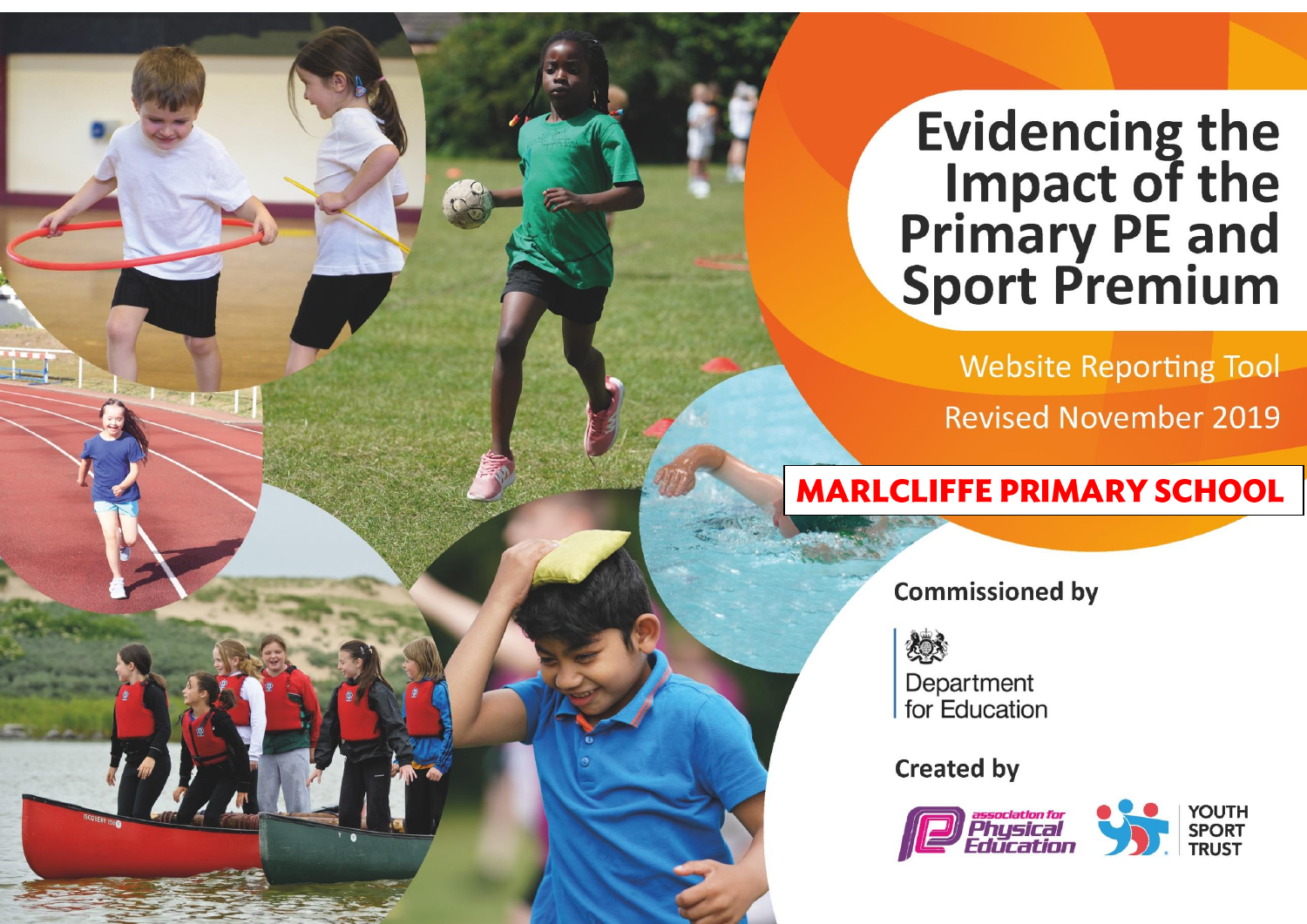It is important that your grant is used effectively and based on school need. The [Education Inspection Framework](https://assets.publishing.service.gov.uk/government/uploads/system/uploads/attachment_data/file/843108/School_inspection_handbook_-_section_5.pdf) (Ofsted 2019 p64) makes clear there will be a focus on **'whether leaders and those responsible for governors all understand their respective roles and perform these in a way that enhances the effectiveness of the school'**.

Under the Quality of [Education](https://assets.publishing.service.gov.uk/government/uploads/system/uploads/attachment_data/file/843108/School_inspection_handbook_-_section_5.pdf) criteria (p41) inspectors consider the extent to which schools can articulate their curriculum (INTENT), construct their curriculum (IMPLEMENTATION) and demonstrate the outcomes which result (IMPACT).

Schools must use the funding to make **additional and sustainable** improvements to the quality of Physical Education, School Sport and Physical Activity (PESSPA) they offer. This means that you should use the Primary PE and Sport Premium to:

- Develop or add to the PESSPA activities that your school already offer
- Build capacity and capability within the school to ensure that improvements made nowwill benefit pupils joining the school in future years

Please visit [gov.uk](https://www.gov.uk/guidance/pe-and-sport-premium-for-primary-schools) for the revised DfE guidance including the 5 key indicators across which schools should demonstrate an improvement. This document will help you to review your provision and to report your spend. DfE encourages schools to use this template as an effective way of meeting the reporting requirements of the Primary PE and Sport Premium.

We recommend you start by reflecting on the impact of current provision and reviewing the previous spend.

Schools are required to [publish details](https://www.gov.uk/guidance/what-maintained-schools-must-publish-online#pe-and-sport-premium-for-primary-schools) of how they spend this funding as well as on the impact it has on pupils' PE and sport participation and attainment by the end of the summer term or by **31st July 2020** at the latest.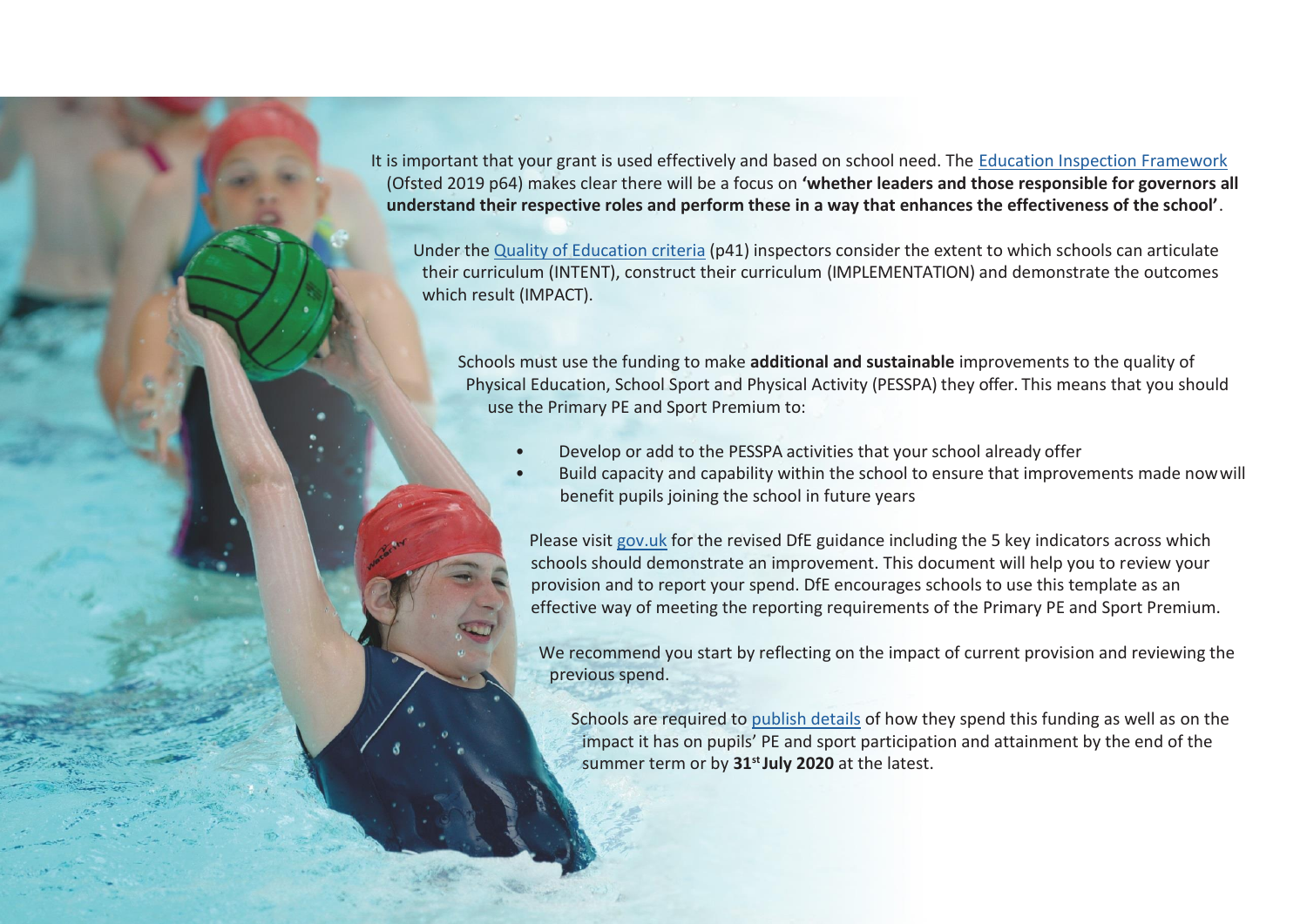## Support for review and reflection - considering the 5 key indicators from DfE, what development needs are a priority for your setting and your pupils now and why? Use the space below to reflect on previous spend and key achievements and areas for development.

| Key achievements to date until July 2020: (School closed due to Covid 19 on<br>March 20th 2020)                                                                                                                                                                                                                                                                                                                                                                                                                                                                                                                                                                                                                                                                                                                                                                                                                | Areas for further improvement and baseline evidence of need:                                                                                                                                                                                                                                                                                                                                                                                                                                                                                                                                                                                                                                                                                                                                                                                                                                                                                                                                                                                                                                                                                                                                                                                                                                                                                                                                                                                                                                                                                                                                                                                                                                                        |
|----------------------------------------------------------------------------------------------------------------------------------------------------------------------------------------------------------------------------------------------------------------------------------------------------------------------------------------------------------------------------------------------------------------------------------------------------------------------------------------------------------------------------------------------------------------------------------------------------------------------------------------------------------------------------------------------------------------------------------------------------------------------------------------------------------------------------------------------------------------------------------------------------------------|---------------------------------------------------------------------------------------------------------------------------------------------------------------------------------------------------------------------------------------------------------------------------------------------------------------------------------------------------------------------------------------------------------------------------------------------------------------------------------------------------------------------------------------------------------------------------------------------------------------------------------------------------------------------------------------------------------------------------------------------------------------------------------------------------------------------------------------------------------------------------------------------------------------------------------------------------------------------------------------------------------------------------------------------------------------------------------------------------------------------------------------------------------------------------------------------------------------------------------------------------------------------------------------------------------------------------------------------------------------------------------------------------------------------------------------------------------------------------------------------------------------------------------------------------------------------------------------------------------------------------------------------------------------------------------------------------------------------|
| Raised standards in all areas of Physical Education - Games, Dance,<br>$\bullet$<br>Gymnastics, Swimming, OAA, and Athletics.<br>Secured high quality teaching and learning across the school so that all<br>teaching is good or outstanding.<br>Improved the curriculum to create more opportunities relevant to<br>needs of our learners, increased resources and revised current schemes<br>of work.<br>Assessment procedures put in place for all pupils and implemented by<br>all staff.<br>Healthy Schools Days, to engage all children in physical activities and<br>adopt healthy life styles.<br>Enhanced leadership capacity to enable the leadership team to<br>successfully lead the school's ongoing improvement. To ensure that<br>monitoring, evaluation and review processes are rigorous.<br>Increased enjoyment and participation, ensuring happier and safer<br>break times and lunchtimes. | Buy a wider range of equipment and resources to enable greater<br>participation, differentiation, and enjoyment, creating further<br>opportunities for all children to achieve.<br>Drop in observations to be done and feedback given to teachers<br>$\bullet$<br>delivering PE to ensure teaching is good to outstanding in all lessons. Team<br>teaching to be implemented, (summer term), to improve delivery of lessons<br>and discuss good practice.<br>Provide opportunities for staff members to observe PE coordinator.<br>All children to be assessed during lessons, peer assessment, self-<br>assessment, and teacher assessment, questioning children throughout lesson<br>to ensure knowledge and understanding.<br>Extracurricular clubs to follow skills and learning taught in physical<br>education lessons to ensure that progression and achievement is made by all.<br>Continued support from the Arches School Sports Partnership offering<br>all staff CPD in many all areas of physical education.<br>PE level 1 teaching assistant to support in lessons, work alongside the<br>teachers, engage pupils, aid assessment. JK also to deliver physical<br>education/sports at Dragons Den after school club.<br>PE lead to have planning time with other members of staff delivering<br>PE, and share good practice.<br>Aim for safer, happier break and lunchtimes through active<br>involvement of staff and junior sports leaders<br>Involve parents in promoting healthier lifestyles out of school.<br>Engage Pupil Premium. EAL and SEND children in events, festivals and<br>competitions.<br>Pupils in Y5 not reaching National Curriculum for swimming to attend 9<br>extra lessons. |



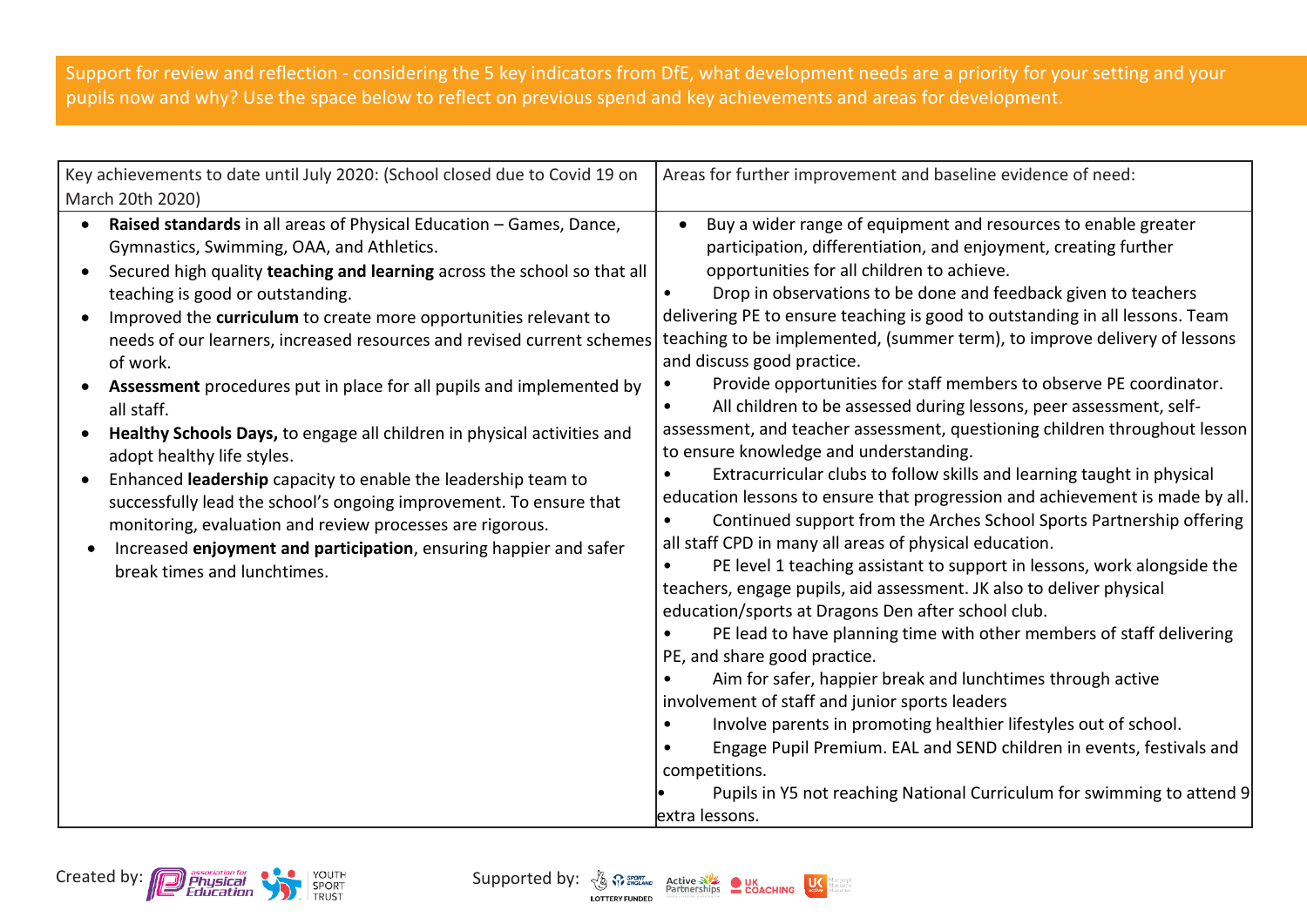| Meeting national curriculum requirements for swimming and water safety.                                                                                                                                                                                                                            | Data from when they were in Y4                                                                                                         |
|----------------------------------------------------------------------------------------------------------------------------------------------------------------------------------------------------------------------------------------------------------------------------------------------------|----------------------------------------------------------------------------------------------------------------------------------------|
| What percentage of your current Year 6 cohort swim competently, confidently and proficiently over a<br>distance of at least 25 metres?<br>N.B. Even though your pupils may swim in another year please report on their attainment on leaving<br>primary school at the end of the summer term 2020. | 78%                                                                                                                                    |
| What percentage of your current Year 6 cohort use a range of strokes effectively [for example, front crawl,<br>backstroke and breaststroke]?                                                                                                                                                       | 77%                                                                                                                                    |
| What percentage of your current Year 6 cohort perform safe self-rescue in different water-based situations?   99%                                                                                                                                                                                  |                                                                                                                                        |
| Schools can choose to use the Primary PE and Sport Premium to provide additional provision for swimming<br>but this must be for activity over and above the national curriculum requirements. Have you used it in this<br>way?                                                                     | Yes additional block booked for Y5<br>children who did not achieve<br>expected in Y4. However, sessions<br>missed due to Covid closure |



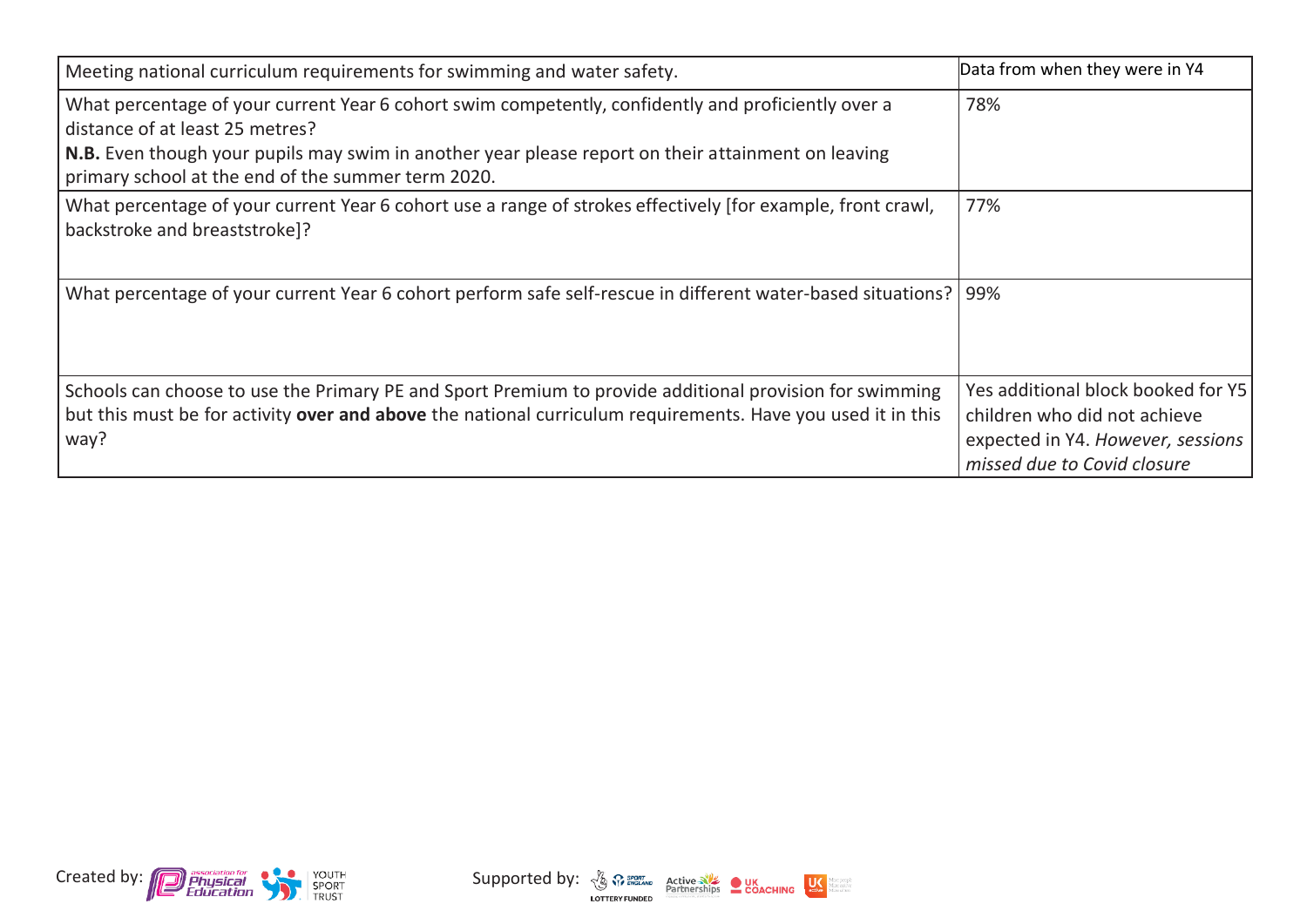## **Action Plan and Budget Tracking**

Capture your intended annual spend against the 5 key indicators. Clarify the success criteria and evidence of impact that you intend to measure to evaluate for pupils today and for the future.

| Academic Year: 2019/20                                                                                      | Total fund allocated: £20,310                                                                        |          | Date Updated:21/7/2020         |                                   |
|-------------------------------------------------------------------------------------------------------------|------------------------------------------------------------------------------------------------------|----------|--------------------------------|-----------------------------------|
| <b>Key indicator 1:</b> The engagement of all pupils in regular physical activity $-$ Chief Medical Officer |                                                                                                      |          |                                | Percentage of total allocation:   |
|                                                                                                             | guidelines recommend that primary school pupils undertake at least 30 minutes of physical activity a |          |                                | ℅                                 |
| day in school                                                                                               |                                                                                                      |          |                                |                                   |
| Inte                                                                                                        | Implementation                                                                                       |          | Impact                         | Outcomes/sustainability           |
| nt                                                                                                          |                                                                                                      |          |                                |                                   |
| Enhance the quality of PE taught                                                                            | Audit the quality of provision and adapt                                                             | Funding  | Observations suggest lessons   | All children will develop their   |
| through the PE curriculum lessons.                                                                          | plans when needed                                                                                    | £2500    | are high quality. Children say | knowledge and importance of       |
|                                                                                                             | Val Sabin now implemented for Games,                                                                 | equipmen | they enjoy a wider range of    | being healthy and physically      |
|                                                                                                             | Athletics and Gymnastics. All staff                                                                  |          | activities                     | lactive                           |
|                                                                                                             | confident in teaching from this scheme of                                                            |          | All KS2 children who wish      | Staff skills are improved through |
|                                                                                                             | work. I-Moves dance in place for a wide                                                              | i-moves  | have the opportunity to take   | ongoing professional              |
|                                                                                                             | range of dance lessons, many of which link E900                                                      |          | part in a competition of       | development and support from      |
| Ensure most PE is taught by                                                                                 | with other areas of the curriculum.                                                                  |          | festival out of school         | PE lead                           |
| specialist HLTAs                                                                                            | Adapt lessons plans and levels of support                                                            |          | Children have experience of a  |                                   |
|                                                                                                             | for individuals when necessary                                                                       |          | wider range of sporting        |                                   |
|                                                                                                             | Level 1 sports coach (was apprentice) to                                                             | Coach    | activities                     |                                   |
| Increase opportunities for children increase specialist PE staff                                            |                                                                                                      | £10,000  | Help children to develop:      |                                   |
| to improve their own                                                                                        |                                                                                                      |          | Resilience,                    |                                   |
| performance. Increase the                                                                                   |                                                                                                      |          | resourcefulness,               |                                   |
| inclusivity of lessons for ASD and                                                                          |                                                                                                      |          | respectfulness                 |                                   |
| SEND children                                                                                               |                                                                                                      |          | recognise their own self-worth |                                   |
|                                                                                                             |                                                                                                      |          | (in line with school character |                                   |
|                                                                                                             |                                                                                                      |          | based rules)                   |                                   |
|                                                                                                             |                                                                                                      |          |                                |                                   |



 $\left| \bigcup_{\text{active}} \right|$ mepeople<br>meactive<br>meaften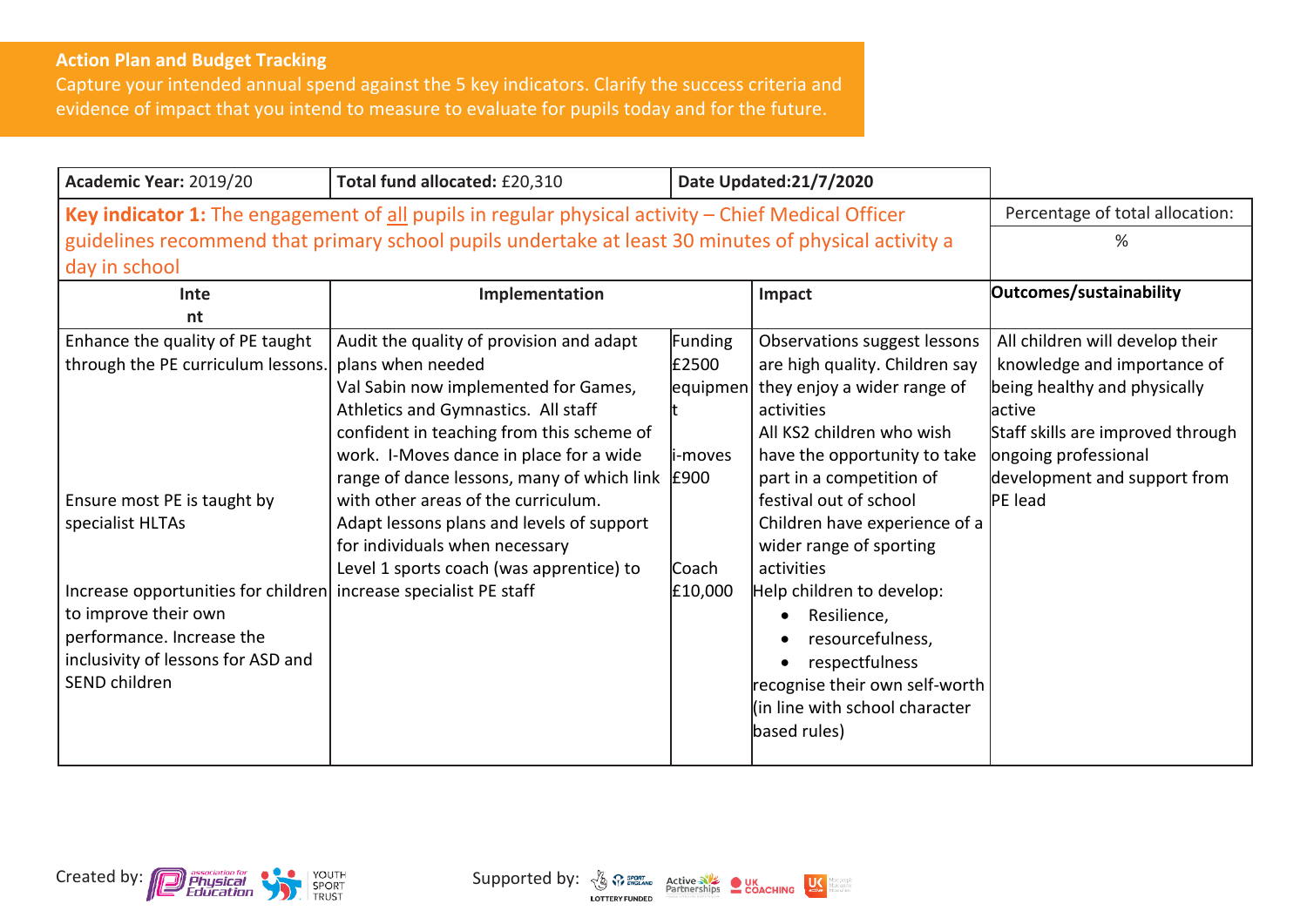| Develop extended learning and<br>after<br>school provision opportunities to<br>incorporate physical fitness and a<br>culture of healthy lifestyle choices | Promoting activity at break and<br>lunchtimes and after school<br>provision through use of clubs and daily<br>sessions at Dragon's den.<br>Extracurricular clubs follow skills and<br>knowledge taught in physical education<br>lessons to ensure that progression and<br>achievement is made by all | Coach see<br>above                                                                                            | Children have a better<br>understanding of the need to<br>this can make to health.                                                                                                                                     | Use of sport coach to support<br>children at Dragon's Den and PE<br>be active and the contribution lead already employed running<br>after school clubs |
|-----------------------------------------------------------------------------------------------------------------------------------------------------------|------------------------------------------------------------------------------------------------------------------------------------------------------------------------------------------------------------------------------------------------------------------------------------------------------|---------------------------------------------------------------------------------------------------------------|------------------------------------------------------------------------------------------------------------------------------------------------------------------------------------------------------------------------|--------------------------------------------------------------------------------------------------------------------------------------------------------|
| Promote physical activity through<br>new resources and via Y6 sports<br>leaders                                                                           | Provide resources at lunchtimes e.g. diablos,<br>basketballs, footballs, skipping ropes.<br>Create a cohort of Y6 sports leaders. Train<br>them up to lead set activities using the<br>equipment provided with KS1 children at<br>lunchtimes, targeting the least<br>active/confident                | Replacing<br>damaged /<br>new<br>equipment<br>£500<br>Sports<br>Leaders<br>training &<br>developme<br>nt £200 | Resources are being used by<br>facilitated through Play<br>leaders and Y6 Sports leaders. sessions.<br>Specific children with low<br>levels of physical activity were<br>'targeted' to join in with set<br>activities. | The PE lead partnership works<br>children at lunchtimes. This is with the Y6 sports leaders during<br>the year to give them ideas for                  |
| healthy lifestyles.                                                                                                                                       | Engage parents/carers to promote Tweet, school website, newsletters, invites<br>to sports days, competitions and festivals.                                                                                                                                                                          |                                                                                                               | Feedback from children in<br><b>PSHCE lessons</b>                                                                                                                                                                      | Ongoing as part of role of PE lead                                                                                                                     |
| Key indicator 2: The profile of PESSPA being raised across the school as a tool for whole school<br>improvement                                           |                                                                                                                                                                                                                                                                                                      |                                                                                                               |                                                                                                                                                                                                                        | Percentage of total allocation:<br>%                                                                                                                   |
| Inte<br>nt                                                                                                                                                | Implementation                                                                                                                                                                                                                                                                                       |                                                                                                               | Impact                                                                                                                                                                                                                 | <b>Sustainability</b>                                                                                                                                  |
| Whole school focus on healthy<br>activities                                                                                                               | Planned school events like 3 days of<br>sport/activities in July<br>Introduce children to a wider range of<br>activities like judo, street dance, skipping,<br>handball etc                                                                                                                          | Funding:<br>£1500                                                                                             | Sports Festival was unable to<br>go ahead due to school closure can offer an even wider range of<br>for Covid-19                                                                                                       | Develop our resources so that we<br>activities.                                                                                                        |



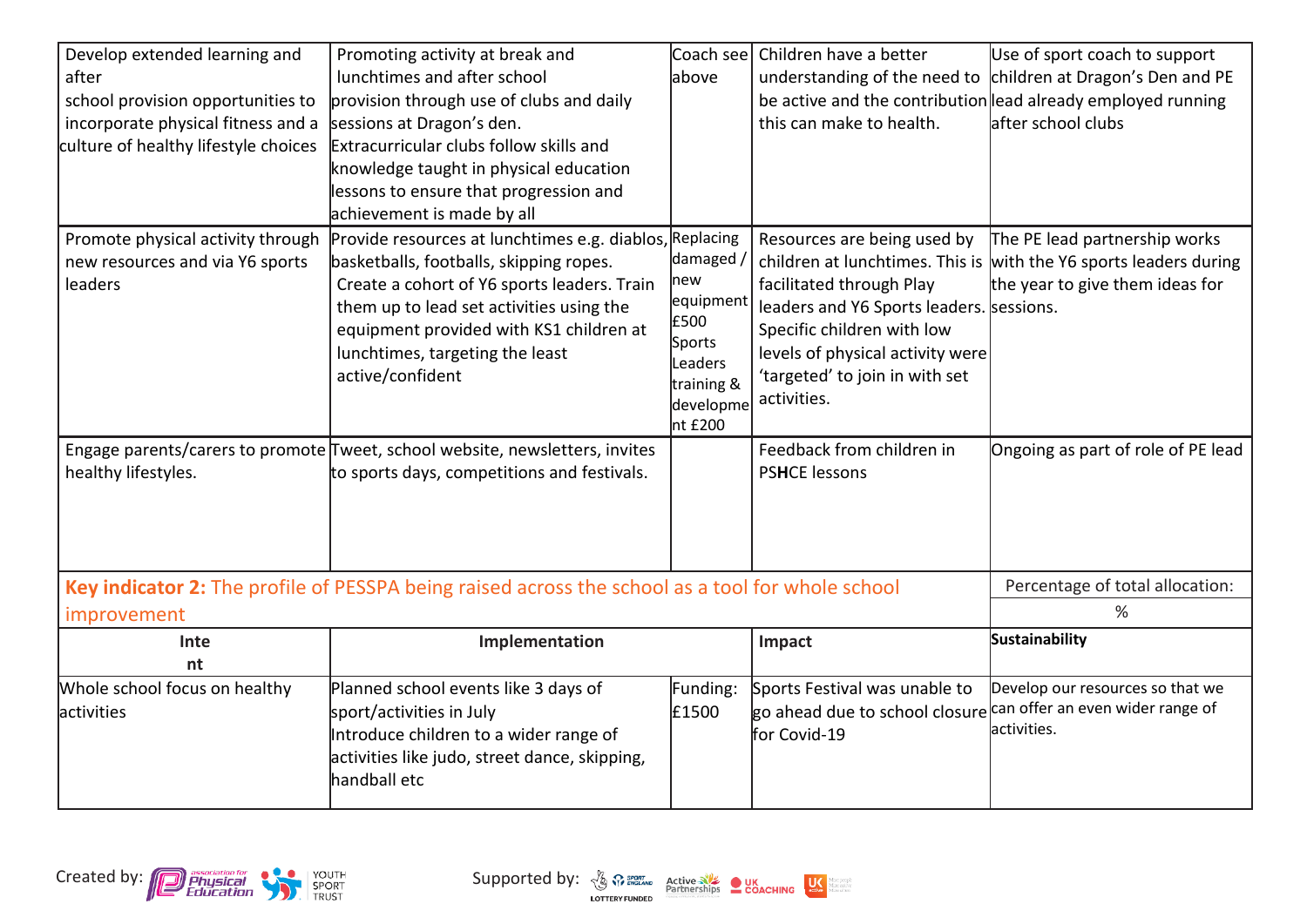| All pupils have the opportunity to be          | All pupils will take part in two lessons a week of |               | All pupils enjoy physical fitness           | Monitor physical fitness throughout   |
|------------------------------------------------|----------------------------------------------------|---------------|---------------------------------------------|---------------------------------------|
| physically active daily within the             | physical education from a broad and balanced       |               | lessons. Lessons are accessible to the year |                                       |
| broader curriculum, including things           | curriculum map that includes dance, athletics,     |               | lall                                        | Continue to provide the highest       |
| like 'Go-Noodle' in classrooms                 | games, gymnastics and swimming (y4)                |               | Some children have significantly            | quality CPD for all staff             |
|                                                |                                                    |               | challenged themselves to                    | Review the quality of lessons across  |
|                                                |                                                    |               | improve their fitness.                      | the school to ensure learning takes   |
|                                                |                                                    |               |                                             | blace.                                |
| Help children to understand the                | Parents and local businesses to take part in the   |               | Resources Feedback from children, attitudes |                                       |
| importance of a healthy lifestyle              | Healthy Schools Days - nurses, doctors,            | £300          | to sport/exercise etc                       | Embed as part of curriculum, links to |
|                                                | lecturers, sports coaches, dental practitioners,   |               |                                             | <b>PSHCE</b>                          |
|                                                | food technicians etc. increasing children's        |               |                                             |                                       |
|                                                | knowledge and understanding of the                 |               |                                             |                                       |
|                                                | importance of maintaining a healthy lifestyle.     |               |                                             |                                       |
|                                                | Use professionals to work with teachers to         |               |                                             |                                       |
|                                                | deliver activities to increase teacher knowledge   |               |                                             |                                       |
|                                                | and understanding and build relationships          |               |                                             |                                       |
|                                                | within the community.                              |               |                                             |                                       |
| Support the physical development of            | Train Change 4 Life Champions Team to engage       | Change 4      | Participation levels for club               | Delayed due to Covid                  |
| disadvantaged children.                        | targeted children, (SEND, Pupil Premium, less      | Life Clubs    | Feedback from children                      |                                       |
|                                                | engaged), in physical activity, helping all young  | £200          |                                             |                                       |
|                                                | people to achieve their full potential.            | <b>IExtra</b> |                                             |                                       |
|                                                |                                                    | Swimming      |                                             | Cancelled due to Covid 19             |
| Additional swimming block for Y5               | Smaller group with targeted teaching               | Lessons forl  |                                             |                                       |
| children who did not achieve nc.<br>When in Y4 |                                                    | Y5 £800       |                                             |                                       |



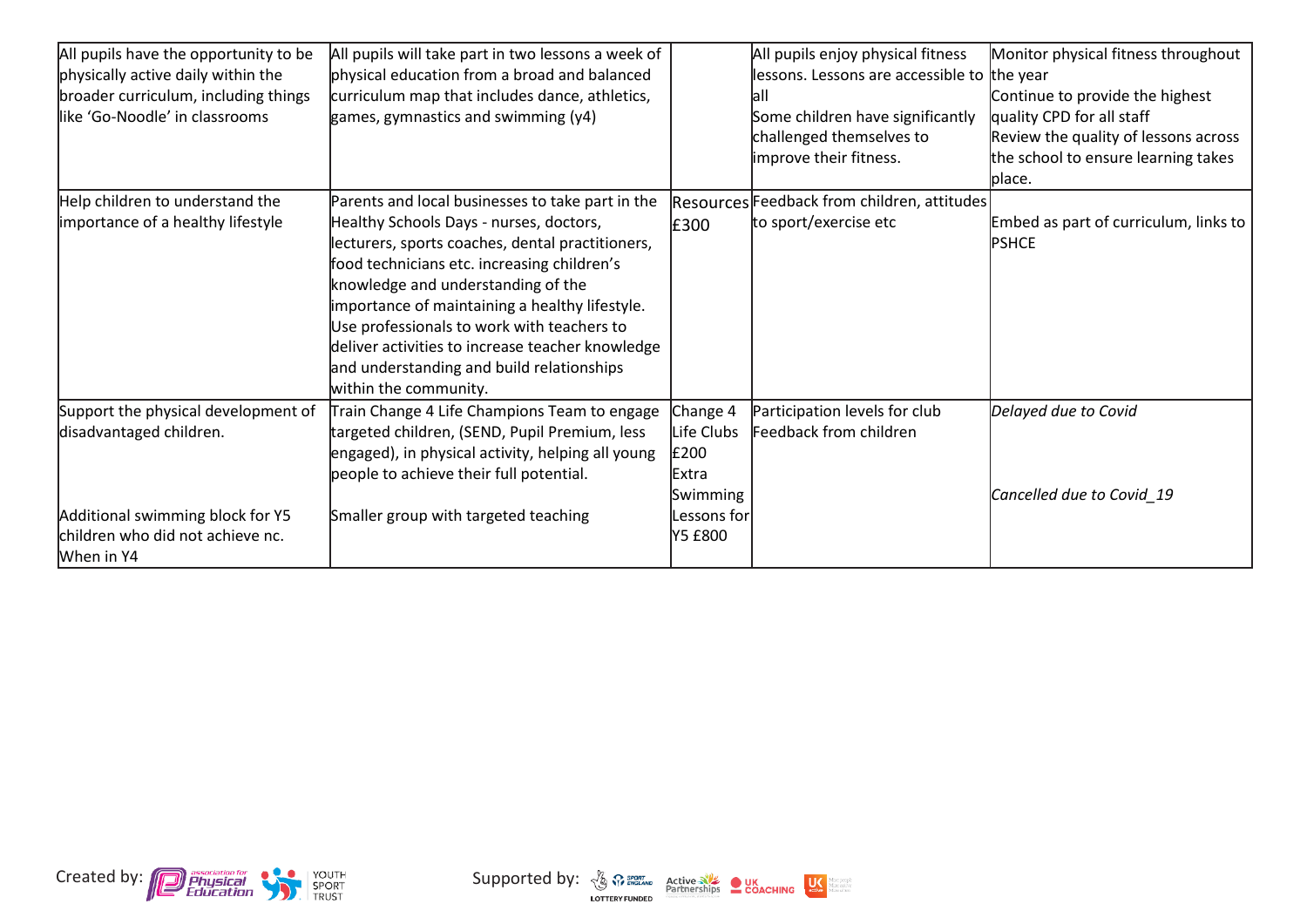|                                                                                                                                            | Key indicator 3: Increased confidence, knowledge and skills of all staff in teaching PE and sport                                                                                                                                                                                                                                                                                                                                                                                                                                                |                                                           |                                                                                                                                                                                                                                                                                                                                                                                                                                                                           | Percentage of total allocation:                                                                                                                                                                                                                                                                                                |
|--------------------------------------------------------------------------------------------------------------------------------------------|--------------------------------------------------------------------------------------------------------------------------------------------------------------------------------------------------------------------------------------------------------------------------------------------------------------------------------------------------------------------------------------------------------------------------------------------------------------------------------------------------------------------------------------------------|-----------------------------------------------------------|---------------------------------------------------------------------------------------------------------------------------------------------------------------------------------------------------------------------------------------------------------------------------------------------------------------------------------------------------------------------------------------------------------------------------------------------------------------------------|--------------------------------------------------------------------------------------------------------------------------------------------------------------------------------------------------------------------------------------------------------------------------------------------------------------------------------|
|                                                                                                                                            |                                                                                                                                                                                                                                                                                                                                                                                                                                                                                                                                                  |                                                           |                                                                                                                                                                                                                                                                                                                                                                                                                                                                           | %                                                                                                                                                                                                                                                                                                                              |
| Intent                                                                                                                                     | Implementation                                                                                                                                                                                                                                                                                                                                                                                                                                                                                                                                   |                                                           | Impact                                                                                                                                                                                                                                                                                                                                                                                                                                                                    | Outcomes/sustainability                                                                                                                                                                                                                                                                                                        |
| Continue to ensure and embed the<br>knowledge and skills of all teaching and<br>support staff when teaching or<br>supporting PE and sport. | Quality of teaching is monitored by SLT<br>and PE lead. Staff receive clear, detailed<br>feedback.<br>Questionnaires sent out to staff to allow<br>them to self-assess their strengths and<br>weaknesses. PE lead will support less<br>confident staff through teaching alongside<br>them and signpost to external training<br>where appropriate.<br>Structured PE timetable allows a range of<br>activities to be taught.<br>Key Stage appropriate activities for all<br>pupils<br>Photographs and videos to be used to<br>improve performance. | Funding:<br>Observe<br>Ongoing staff<br>training<br>£1500 | Observations indicate that the<br>quality of lessons has improved.<br>essons £375 Children report higher levels of<br>enjoyment.<br>Approach supports<br>Resilience,<br>resourcefulness,<br>$\bullet$<br>respectfulness<br>recognise their own self-<br>worth (in line with school<br>character based rules)<br>Fun, active lessons which engage all<br>pupils<br>Child friendly learning outcomes and<br>children understand the context and<br>all pupils make progress | Utilise the existing strengths of<br>staff within school to nurture and<br>develop skills of teachers and<br>support staff within each phase.<br>When applicable, use the Arches<br>Sports Partnership to develop<br>staff.<br>Share good practice with family of<br>schools and with the Arches<br>School Sports Partnership. |
|                                                                                                                                            | Key indicator 4: Broader experience of a range of sports and activities offered to all pupils                                                                                                                                                                                                                                                                                                                                                                                                                                                    |                                                           |                                                                                                                                                                                                                                                                                                                                                                                                                                                                           | Percentage of total allocation:<br>%                                                                                                                                                                                                                                                                                           |
| Intent                                                                                                                                     | Implementation                                                                                                                                                                                                                                                                                                                                                                                                                                                                                                                                   |                                                           | Impact                                                                                                                                                                                                                                                                                                                                                                                                                                                                    |                                                                                                                                                                                                                                                                                                                                |
| All children in KS2 who want                                                                                                               | A range of competitions are offered                                                                                                                                                                                                                                                                                                                                                                                                                                                                                                              | Arches                                                    | Children begin to value the                                                                                                                                                                                                                                                                                                                                                                                                                                               | Curriculum                                                                                                                                                                                                                                                                                                                     |
| participate in competitions or<br>festivals.                                                                                               | through the Arches partnership for<br>inter-school events.<br>We also compete a city wide and<br>county level for things like boys/girls<br>football.<br>After-school clubs offer a chance to try                                                                                                                                                                                                                                                                                                                                                | partnership<br>£1300                                      | experience of competing.<br>They understand that there are<br>always going to be winners and<br>losers and deal with this<br>appropriately.                                                                                                                                                                                                                                                                                                                               | Festival of sport build into PE<br>development plan and<br>funding allocated                                                                                                                                                                                                                                                   |
| Festival of sport<br>Created by:<br>YOUTH<br><b>Physical</b><br>Education<br>SPORT<br>TRUST                                                | other sports<br>The Festival of sport in July includes 3<br>days of different sports which are not<br>things that are usually included in the<br>Supported by: $\sqrt{\xi_0}$ $\Omega$ argum                                                                                                                                                                                                                                                                                                                                                     | Active<br>Partnerships                                    | More children access a wider<br>range of sports<br>Cancelled due to school closure for<br>Covid-19 this year<br>COACHING <b>WARRANTS</b>                                                                                                                                                                                                                                                                                                                                  |                                                                                                                                                                                                                                                                                                                                |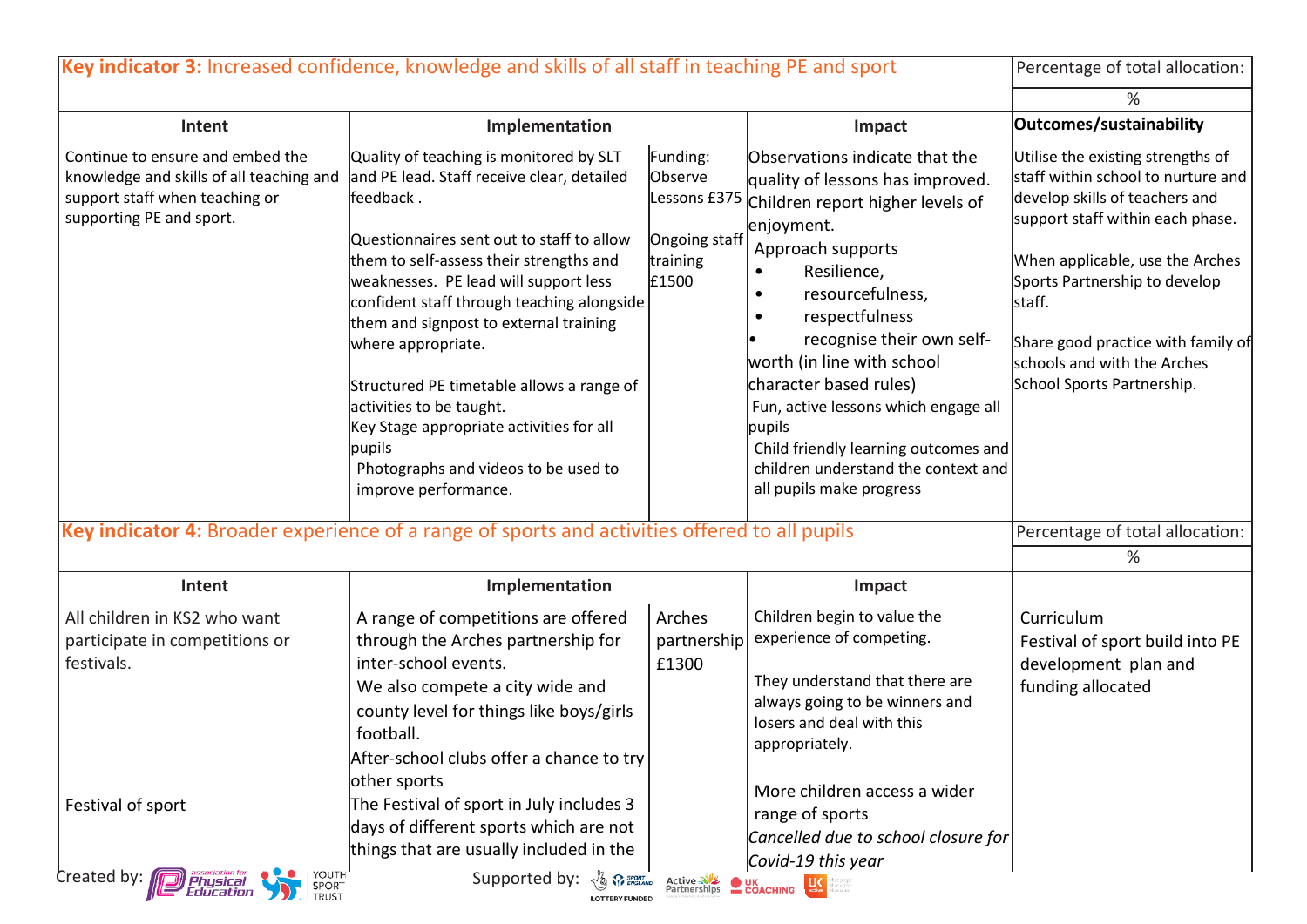| Curriculum lessons offer a Range of<br>activities over the year. Skills are<br>built up in a sequential way. | curriculum |  |  |
|--------------------------------------------------------------------------------------------------------------|------------|--|--|
|                                                                                                              |            |  |  |